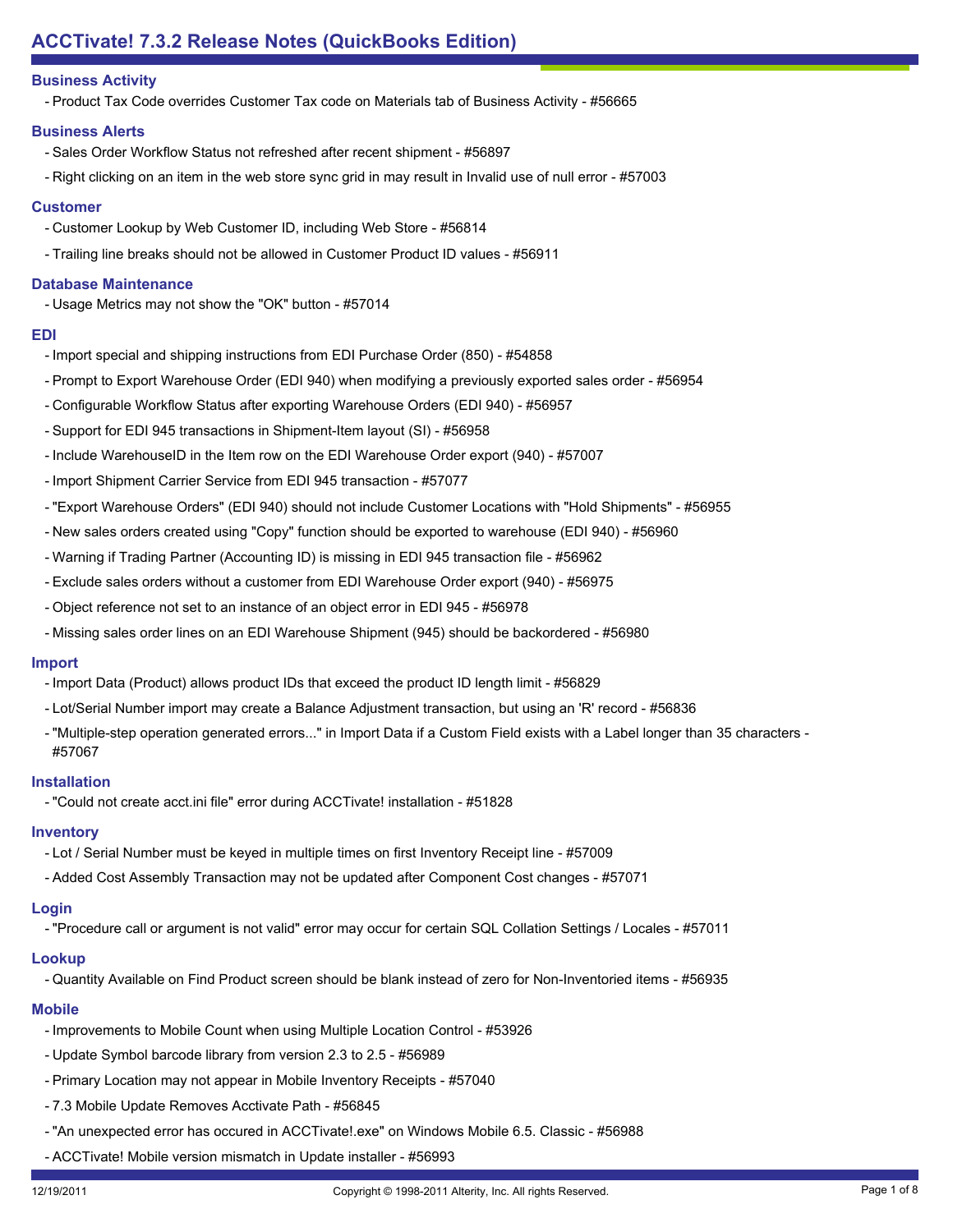#### **Mobile**

- Display problems on 640x480 mobile devices - #56994

# **Product**

- Cost Method may be invalid when changing Item Type between Drop Ship Only and Inventoried #56749
- Reference, Specification and Exp Date on Lots or Serial #s tab may be incorrect after a Warehouse Location transfer #57066

# **Purchasing**

- GL Expense Account for Special Order Only items added to PO should be Warehouse Purchases account #56995
- "Invalid character value for cast specification" when selecting product by Vendor Product ID #57028

# **Reports**

- "This field name is not known..." error may be received when running Inventory Variance report filtered on Warehouse - #57022

# **Sales Order**

- Sales Order cannot be cancelled after creating a linked Drop Ship PO #56500
- Changes to Sales Order Workflow Status on Sales Order window do not affect the Workflow Status Updated By and Date -#55919
- "Conversion failed..." exception may occur when creating Invoice with Standard Cost for Labor or Non-Inventoried Items #55943
- Blank Lot Number can be selected on a Sales Order #56662
- Warehouse may revert back to first in list on Sales Quote, Order or Credit memo #56838
- Cannot type Warehouse ID on first line of Sales Order, must use drop-down #56971
- Terms Code Description may not update after changing Terms on Sales Quote, Order or Credit Memo #56997
- Down arrow no longer moves to next line item if you incorrectly type a Product ID #57017
- "Invalid Use of Null" exception if COGS amount cannot be determined during Invoicing #57023
- "Invalid Use of Null" error may occur when creating a sales invoice after changing Cost Method for an item #57026
- Cursor may appear below grid on Sales Order Detail tab when using TAB key #57030
- When manually completing a sales order, order line is not marked as completed #57045
- "Web Order" number from prior order is not cleared when creating a new Sales Order #57050
- Invoice line cost may be incorrect for items using the Standard Cost method #57064
- Unit Cost on View Invoice may be stated in Price Unit, not Stocking Unit #57078
- Warehouse Location transfers may impact COGS for Sales transactions entered on same date #57090

# **Sales Order Import**

- Error on Web Order Import Unknow property donotshipbefore and donotshipafter #56919
- "Cannot set warehouse for sales order line" during Sales Order Import containing an Other Charge #56990
- Import Sales Orders does not use Default Invoice Discount % on Customer price tab #56991
- Import Sales Orders function does not use specified line type, defaults to P line type #57001
- Sales Order ShipToAttention field may not populate when importing Sales Orders #57043

# **Shipping**

- Package Shipments does not always clear 'Items Remaining to Pack' quantity #54836
- Shipment Packaging problems with items containing a space in the Product ID #55778
- Copy Carrier Service from Sales Order to Packaging Manager data views for Shipping Workstation #56732
- "Object variable or With block variable not set" when clicking Empty #56961
- "Arguments are of the wrong type..." error when packaging Shipments by Store Location #56967
- Carton information may be added from previous carton(s) in Package Shipments #56974
- New Packages in Shipment fail to save StoreLocation #56976
- Outer Pack and Weight for Carton are set to first item only when using Package Shipments function #56982
- Changes to Carton information may be lost when clicking Save without moving to another carton #56986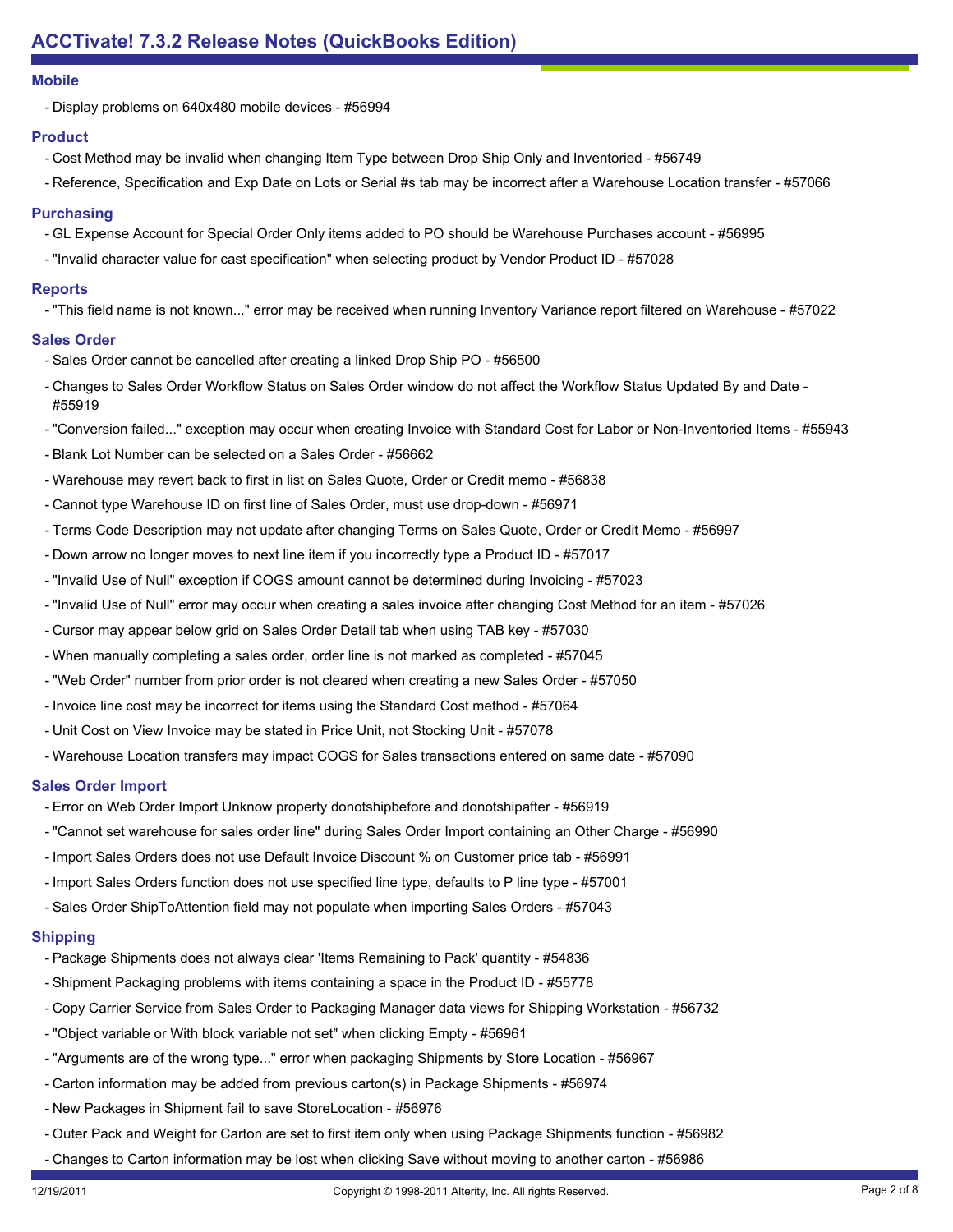# **Shipping**

# **Synchronization**

- "Provided edit sequence ... is out-of-date" error may occur during synchronization when setting a customer as inactive #43806
- UTFDataFormatException error may occur during Customer sync if there are unsupported characters for the customer in QuickBooks - #50955
- "Journal ... has no details" message may appear in ACCTivate! log during synchronization #53217
- "Invalid Argument" synchronization error may be received without any helpful information. #55686
- "error while creating bill ..." sync error after selecting a "Sales Tax Payable" account on a purchase order #56170
- The string ... in the field "ResaleNumber" is too long error during customer sync #56821
- "Cannot resolve the collation conflict..." error during synchronization #56945
- "... corresponding Notes record could not be saved" during Customer sync after upgrading to QuickBooks 2012 / 12.0 #57004
- Divide by zero error syncing when creating tax lines with zero amount in QB #57041
- "Invalid Class string insert order line..." Invoice sync error may be received for unknown reason #57044

# **Web Store**

- Web Store Integration with osCommerce #56726
- Option to import orders as Sales Quotes, Sales Orders (Booked or Scheduled) or Credit Memos #56761
- Sales Tax Amount in Order Header section of Web Store Sync mapping #57027
- Customer records are downloaded even if import customers option is turned off for AspDotNetStorefront, Magento, and Volusion web stores - #57035
- "Could not find product..." error in AspDotNetStorefront due to locale issues #56893
- Web Store Sync is not uploading quantities and tracking numbers to web stores #56968
- "Conversion from type 'DBNull' to type 'String' is not valid" error if importing order for customer that does not have a price code set - #56979
- Mapping Customer Ship-To Email field in Web Store Import doesn't populate the related field. #57049
- Default Special Instructions mapping for Magento web store is wrong #57051
- Creating a new Web Store template should remove all existing connection information from existing template #57056
- "Unexpected XML declaration." error may occur when downloading orders from AspDotNetStorefront #57072
- Bundle value added / discount line value may be incorrect and order total will not match that computed by the web store -#57086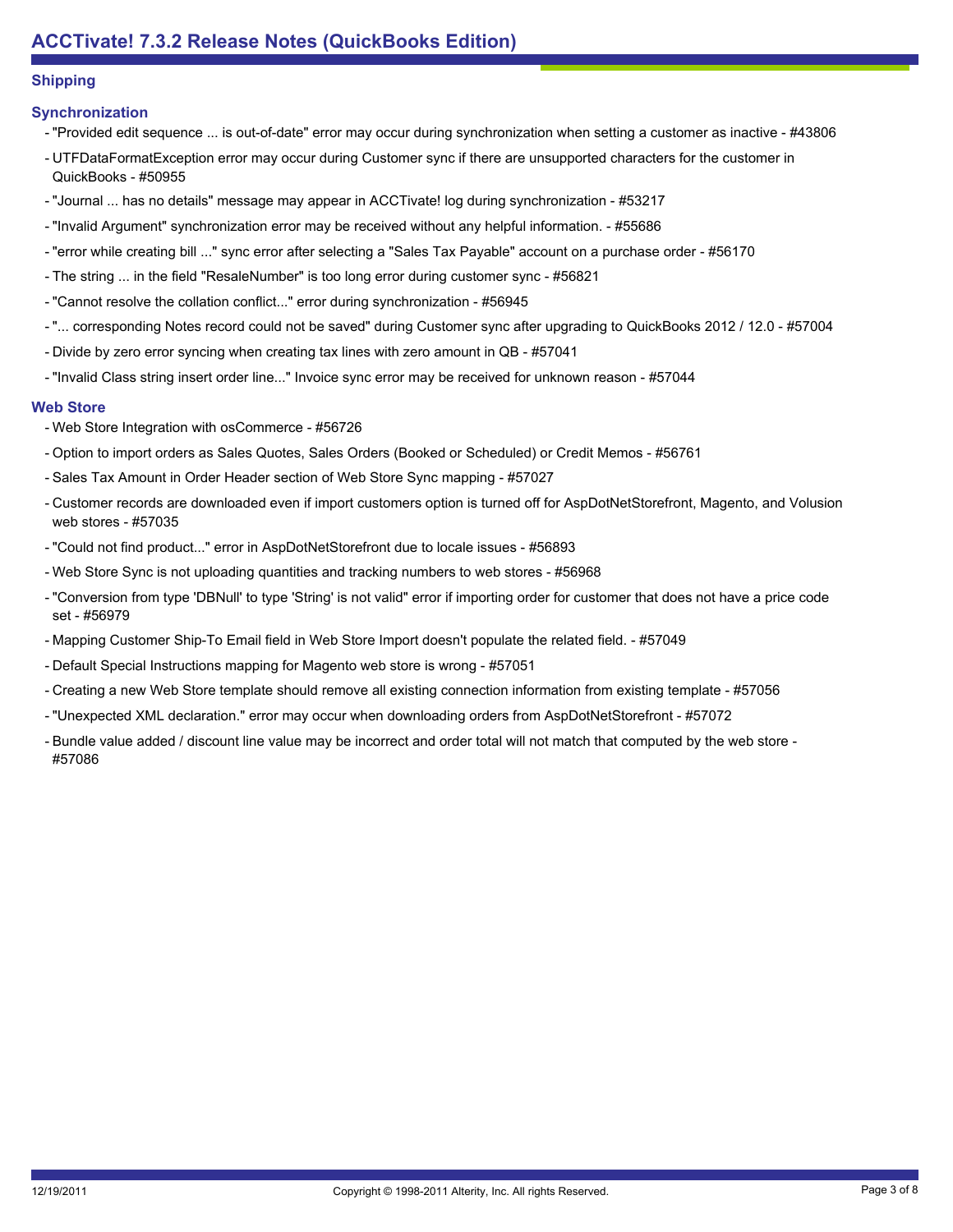# **ACCTivate! 7.3.1 Release Notes (QuickBooks Edition)**

# **Business Activity**

- Email Message Template does not display data fields properly for an unsaved Business Activity - #55934

#### **Custom Fields**

- "Operation was canceled" error when non-numeric values are entered in numeric Custom Field - #55176

#### **Customer**

- "Division by Zero" error opening Customer Products Tab followed by "Specified Index is Invalid" - #56641

#### **Dashboard**

- "Subscript out of range" error when adding a report without any selection prompts to the Dashboard - #55706

#### **Database Maintenance**

- Remove unreliable "Include QuickBooks Data" in the Backup function #55488
- Include folder location on the Backup window #55620

#### **EDI**

- Support for EDI Manager 940/945 transaction export/import #55030
- "Invalid display unit ... for stocking unit" error may occur when importing EDI Purchase Orders (850) #56849

#### **Email**

- Subject for Email Message Templates expanded to 255 characters - #56828

#### **General**

- "String or binary data would be truncated" error in Create Company wizard - #56901

#### **Import**

- Rename Import Data (Product) fields to match Product Information window #56599
- Custom Field does not show in mapping area using import data #56825
- "Cost method must be set to none for drop ship only products" when mapping value "None" in spreadsheet #56837

#### **Inventory**

- Include GUIDINVTransactionDetail in Inventory Journal data views for custom reports #56784
- Transfer does not update Unit Cost for prior, back-dated sales invoice when using Average Cost method #55936
- Inventory Valuation report includes deleted warehouses for products #56925

#### **Mobile**

- Primary Location should be populated when entering in Mobile Receipts when using Multiple Location Control module - #55985

# **Pricing**

- Cannot save Terms Code for Customer Contracts - #56200

#### **Product**

- Sort Prices tab on Product Information for the same Price Code by Effective Date, Low Qty then Price #56938
- Product Lookup window should exclude Warehouse records that are marked as deleted. #56728

#### **Purchasing**

- Amount may not populate when receiving multiple negative PO line items - #56475

#### **Reports**

- Required Crystal Reports Parameters are prompted again when clicking Print #55892
- New report does not get saved if Report Description is not entered in the Report Tree List (on left) #55990
- "Division by Zero" error may occur in a custom Crystal Report without explanation #56736
- FromEDI field is no longer a boolean in Orders data view #56866

#### **Sales Order**

- Option to "use" a product substitution when entering a sales quote or sales order #38471
- Include "Avg Cost" in Product Substitutions popup window #56737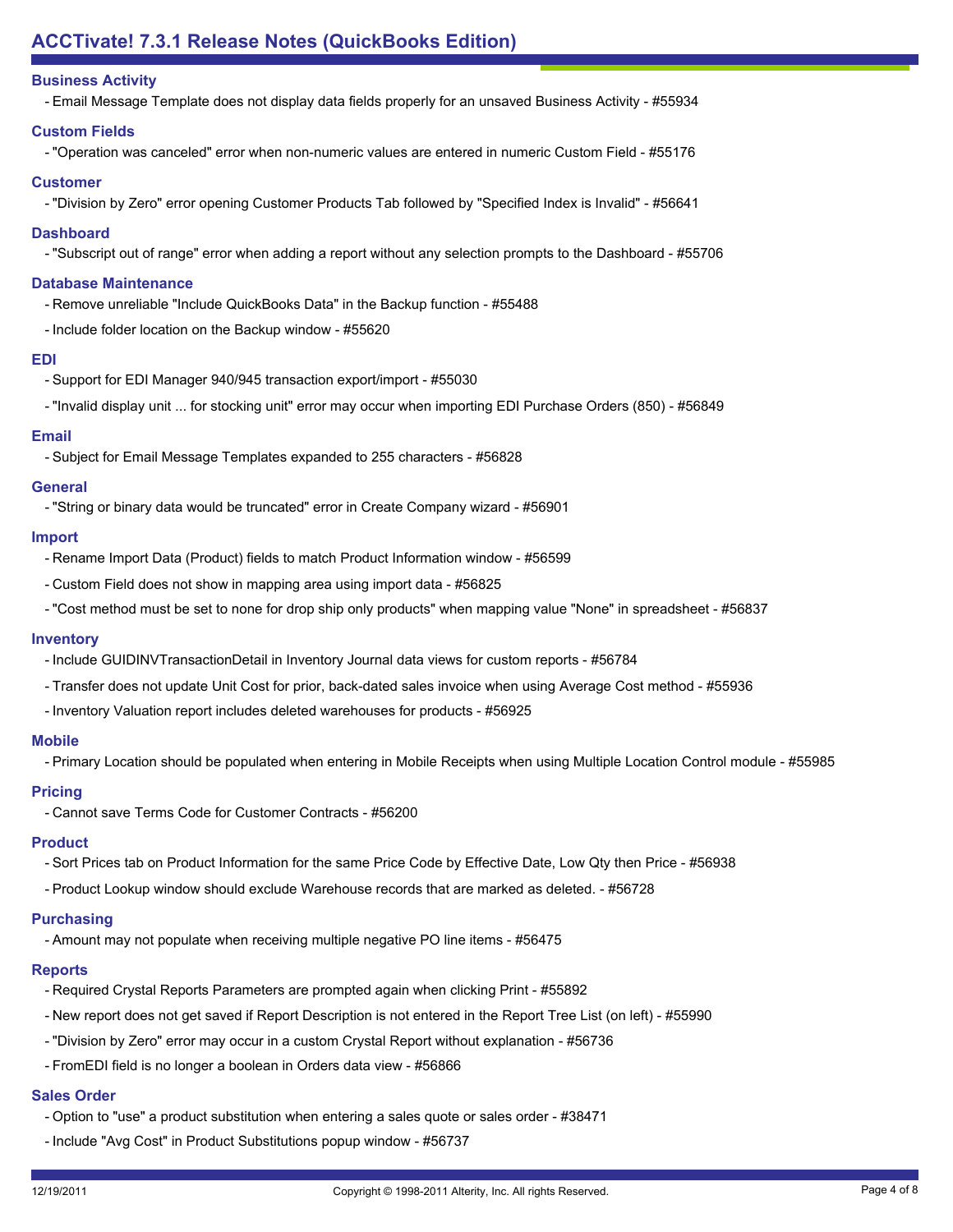#### **Sales Order**

- Prices entered for a new customer that was not saved will appear for all customers #48370
- Quote converted to Sales Order does not pick up product primary location #56142
- Special or Drop Ship lines can be deleted after being linked to a Purchase Order #56217
- Invoice line cost may not match the Transactions Tab if Invoice is backdated prior to receipt #56346
- Allow Location to be cleared on Sales Order line when using Multiple Location Control #56508
- Sales Order Product Lookup may exclude Labor or Other Charge items without a Warehouse when l'nclude Availability' = 'All'. -#56559
- N Line type in Credit Memo does not credit if it is the first or only product in the detail tab #56636
- Update error on sales order when hitting Enter after Price #56805
- Error adding Lot Numbered Product to Sales Order #56827
- Price for new sales quote/order line may be copied from first line #56846
- Sales Order lot/serial number entry no longer autofills the Lot/Serial Number #56867
- LineTaxPrice is 0.00 when order is created in desktop ACCTivate. #56876
- Changing Scheduled quantity on first line may set the Backorder quantity to zero #56877
- Overflow error when clicking NEW on Sales Order toolbar #56894

#### **Sales Order Import**

- Unknown property errors after upgrading to ACCTivate! 7.3 #56848
- "Cannot set warehouse for sales order line..." error during Sales Order Import including shipping charges #56852
- Problems parsing csv files with empty values denoted by two text qualifier characters #56855
- "Unknown property" error when Custom Fields are mapped in Sales Order Import template #56870
- Sales order Import does not use list price if pricing is not mapped #56917

#### **Shipping**

- Include first tracking number in Invoice data view and on Invoices tab of Sales Order window #52119
- "Empty" and "Unpack" buttons don't work consistently in Shipment Packaging #55788

#### **Synchronization**

- Cannot clear the salesperson for a customer. Salesperson is re-selected after synchronization completes #52857
- "Object Variable..." sync error may be received when syncing Purchase Invoices #56832

#### **Web Store**

- Web Store Integration with Interspire BigCommerce #56355
- "Subdocument 'order': Object reference not set to an instance of an object." or "Invalid cast" error while importing orders #56874
- PriceCode is set to "-" user price when amounts are recomputed on an order (e.g. when order is saved) #56875
- Single quotes may be turned into double quotes #56949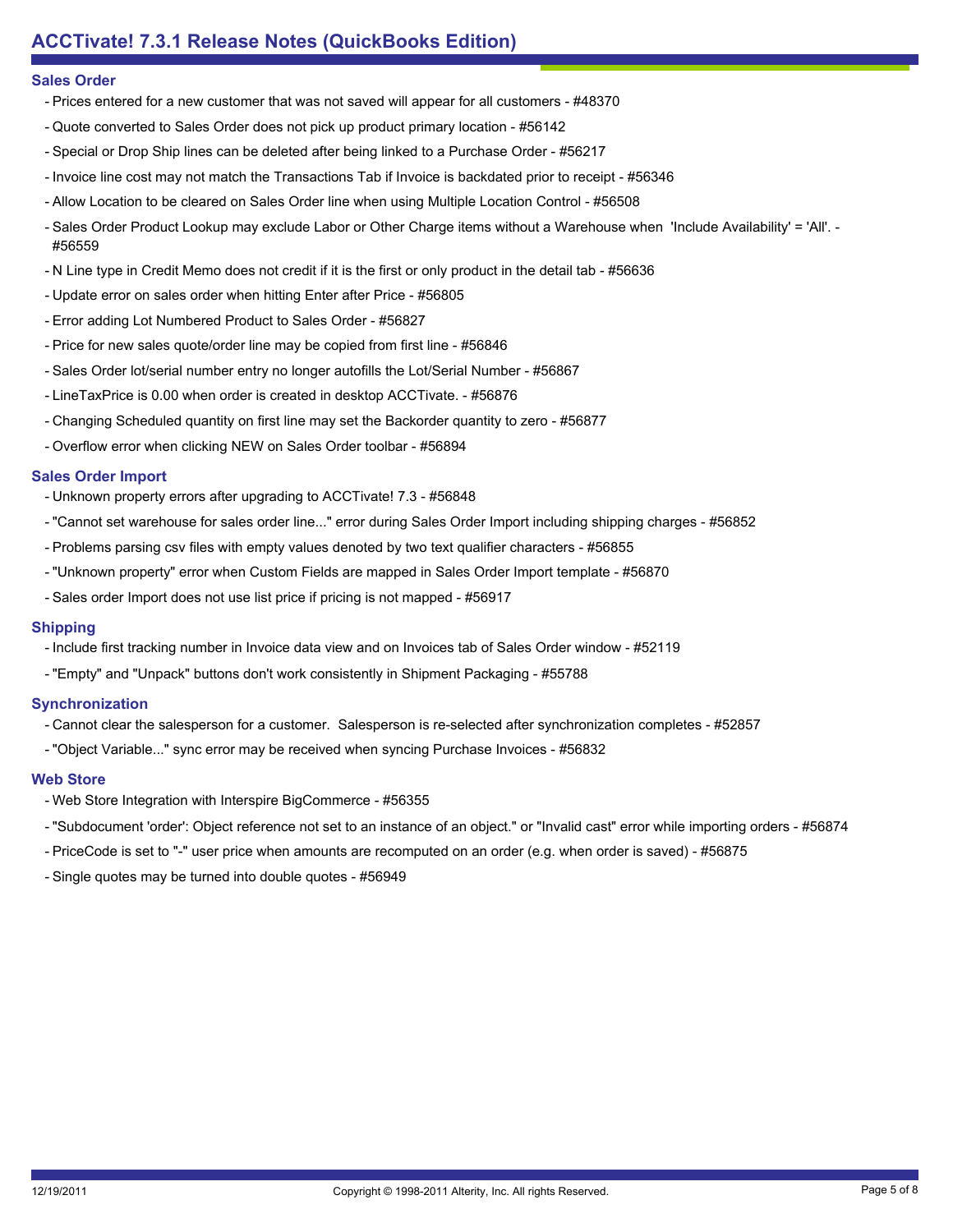# **Business Activity**

- Time entries for inactive employees expose the employee's internal ID - #49577

#### **Customer**

- "Sync as Customer" option to limit customer records in QuickBooks #55413
- Include Web Customer ID field on Customer Information window #56331
- Option to include transactions from customers that sync as this customer on Invoices tab of Customer Information window -#56632

#### **Database Maintenance**

- Ability to remove an ACCTivate! company from the list - #20261

#### **EDI**

- Duplicate sales order numbers may occur if the Next Number is already in use #43132
- EDI Manager does not include Non-Standard (N) lines on EDI Invoice #56806

#### **Email**

- Support for secure SMTP authentication and session (SMTP over SSL) #55595
- Email Message Template fields for Company, Current User and Date/Time #55875

#### **General**

- Drop-down on G/L Account lookup to filter by Account Type - #51954

#### **Help**

- Pressing F1 does not open Help if no ACCTivate! windows are open - #54883

#### **Import**

- Invalid Use of Null exception in Import Data (Lot/Serial Numbers) function when Quantity is not mapped #55472
- "One or more key values in the spreadsheet are missing." error may be received when importing in Warehouse Locations. -#55681
- Price Type default does not work for Import Data (Product Prices) #55784

#### **Installation**

- Automatically do Vista / Windows 7 UAC elevation during component install #39393
- SQL Server 2008 R2 Express install / upgrade included in ACCTivate! Full Install #55169
- Instructions for downloading Cumulative update when workstation component files are missing #55467
- Optional arguments for SQL Server component of ACCTivate! full installer #56682
- "Cannot insert duplicate key row in object..." error may occur when upgrading if standard Report IDs have been modified -#55591

#### **Inventory**

- Modify Expiration Date, Reference and Specification for existing Lot or Serial Numbers #55710
- Include Standard Component quantity for Variable Build Assembly components #56558
- "View Invoice Cost" permission should be "View Cost" and moved to Inventory permission section #56253
- Inventory Overstock Analysis report may include inflated Usage for products with multiple vendors #56640

#### **License**

- Improvements to ACCTivate! registration on a computer without a printer - #55745

# **Login**

- Warning when database is approaching limits of Microsoft SQL Server Express Edition - #55367

# **Mobile**

- Order Picking should allow a bar-coded sales order number to be scanned to open that order #40800
- Support for scanning Expiration Date for Lot/Serial numbers using Application Identifier 17 #55481
- A duplicate sales order number may be used if a sales order exists with the next order number in the sequence #47561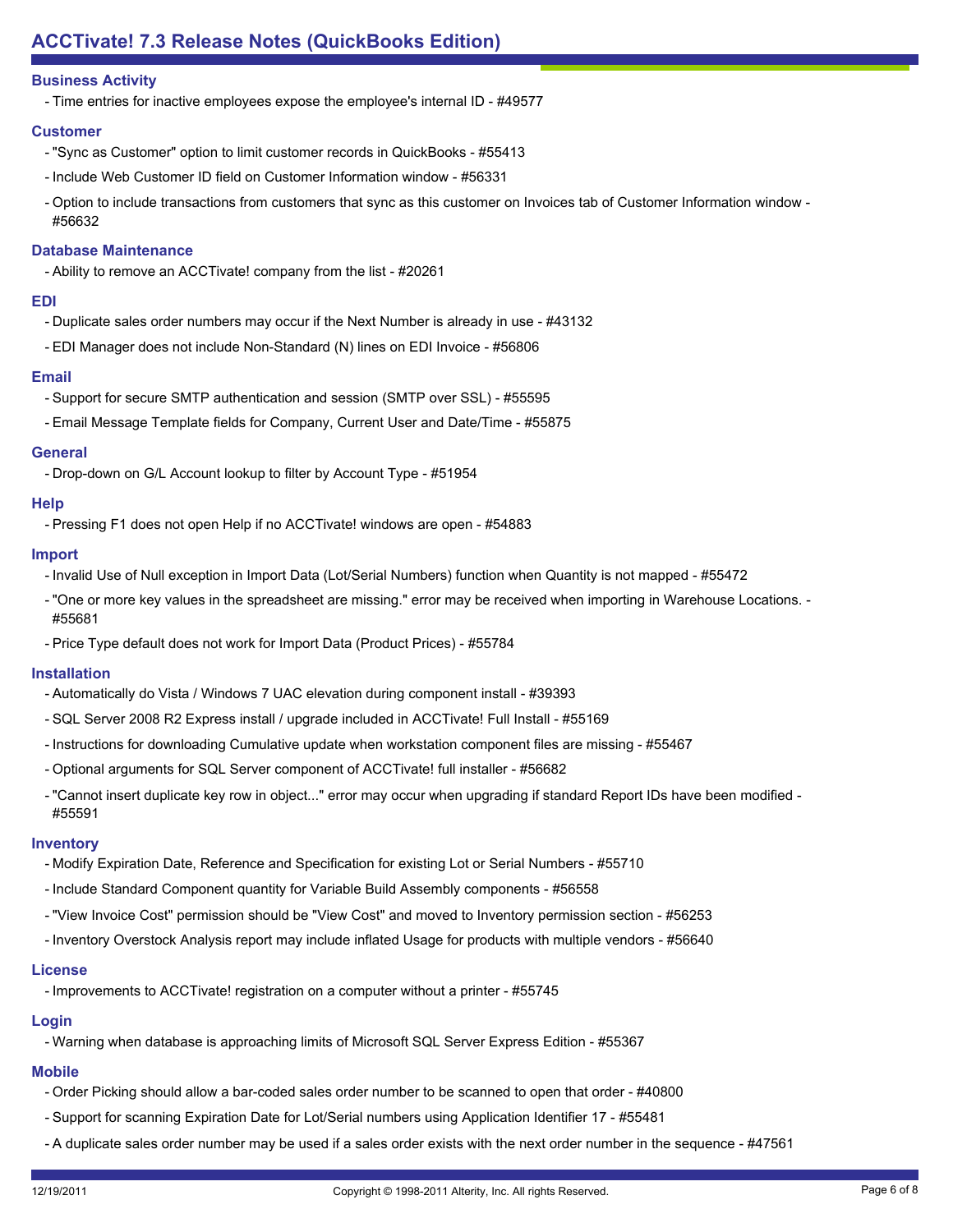#### **Mobile**

- Submitting a Picked Order on ACCtivate Mobile may take longer than expected. #56295
- "Only one <configSections> element allowed per config file ..." when displaying mobile administration page #56567

# **Product**

- Include Created/Modified date and user for each product - #50325

# **Purchasing**

- Only include open purchase orders on Purchase Order lookup window by default #40717
- Add ability to copy purchase orders #48913
- Include Preferred Vendor Name in Product data view for reports #53107
- Discount Date (from Terms) on Purchase Invoice is not used by QuickBooks and should be read-only #55593
- Cancelled Purchase Orders should not continue to display calculated number of days late. #55602
- Re-link and/or Delete lines when re-issuing a canceled Drop Ship or Special Order Purchase Order #56059
- Unable to change the requested price on a PO if using comma as the decimal point #56506
- Purchase Pricing based on Management Cost seems to use Last Cost instead #56661

# **Registration**

- Instructions to print, sign, scan and email registration form when fax is not available - #55744

# **Reports**

- Include Custom Report folder location if Crystal Report file is missing #55828
- Inventory Overstock Analysis Report includes all inventory transactions in 90 and 180 day usage columns #56706

# **Sales Order**

- Option to exclude shipping charges when calculating an invoice discount based on a percentage #27452
- User permission to restrict changes to scheduled quantity on a sales order #41478
- Ability to set a sales order as Completed if the backorder is not going to be shipped #44802
- Support for "Number when Invoiced" control type for Kits and Assortments #52919
- Origin for Sales Quotes, Orders and Credit Memos #55414
- Ability to type or scan the lot/serial number on the "Enter Lot/Serial Numbers" pop-up window #55635
- Change "List" button to "Use List" on Price Code popup during Sales Order entry #56194
- Include "Web Order Number" field on Sales Order window for imported orders #56330
- Function to generate a range of "Serial Numbers" for Number when Invoiced items #56654
- Multiple sales order could be saved with the same order number #31812
- Pick and Pack reports do not include Special Order lines #55627
- "Conversion failed..." exception may be received when creating Sales Invoice. #55815
- \$ appears in Prepare Invoices grid header in International versions #56568

# **Sales Order Import**

- Combine Contact First and Last Name to Contact Name in Sales Orders Import #52887
- Add Workflow Status to the Web Order Import/ Shopping Cart #54453
- "Skip Orders with Warnings" option for Shopping Cart import #56286
- Mapping the Payment Method requires the GUID instead of name #42884
- Web Orders Import should warn for existing sales order numbers when using the order number from the import file #43309
- Web Orders Import does not support the full "Customer:Job Name" mapped to the Customer ID #55838
- Multiple-step operation generated errors on Web Orders Import #56080
- Web Orders Import file may not load if embedded line breaks exist in file #56086
- Custom Sales Orders fields appear under Sales Order Details in destination column mapping tree #56168